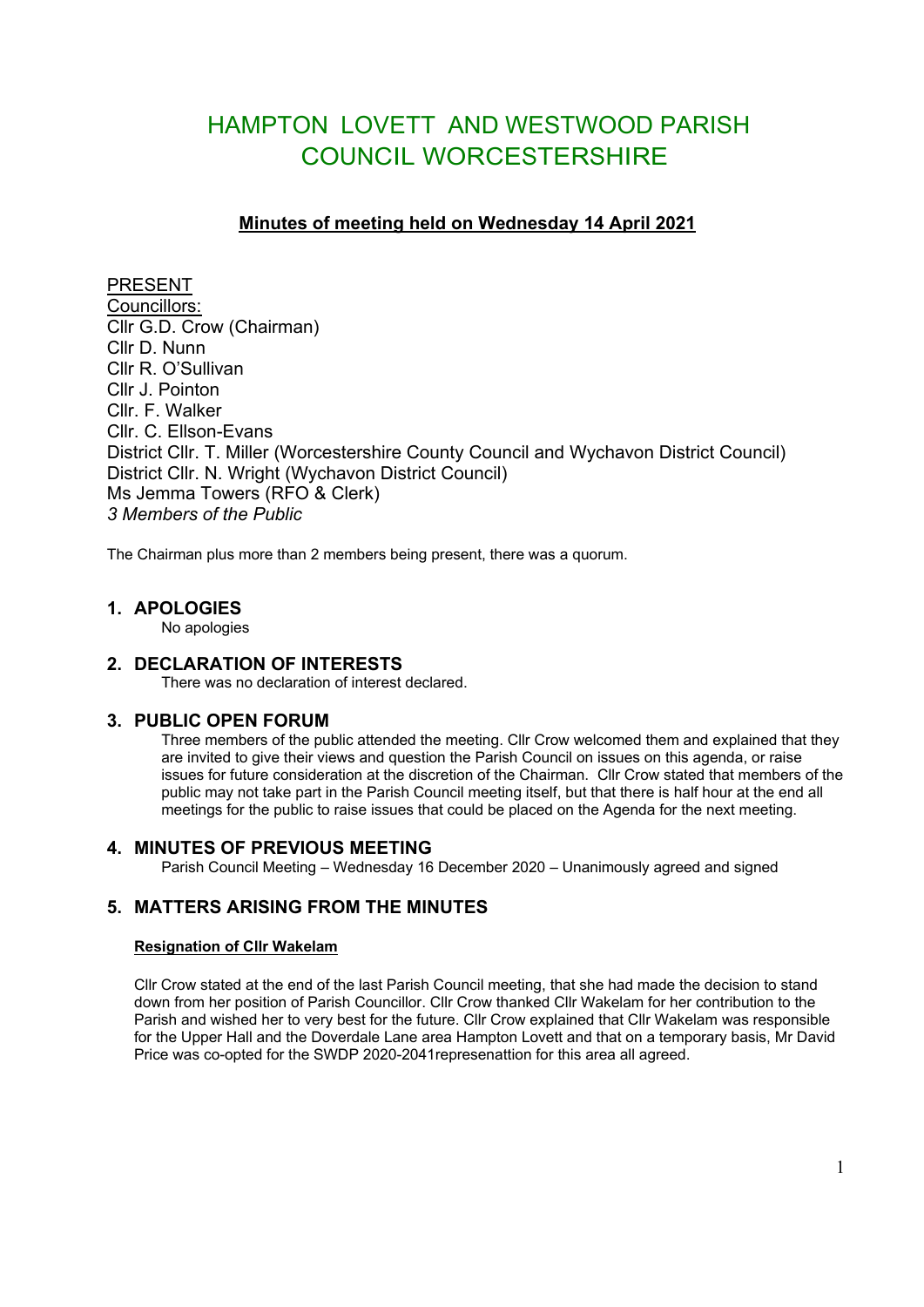#### **Employment Land**

Cllr Crow explained that the most pressing issue concerned the location of the employment land. Cllr Crow explained that the employment land forms part of the Government's 2021 – 2041 Plan and that as part of Phase 1 of the Plan, an area of land located at Stonecross, Hampton Lovett was identified as being suitable land (CFSO501 and CFSO502 on Council procedures). However, it was felt by the majority of the Parish Council that the land was far from suitable and therefore an alternative area of land was submitted to Wychavon District Council for consideration. Cllr Crow explained that the plans have been returned by the District Council, who require a Sustainability Analysis of the proposal by 19 April 2021. Cllr Crow confirmed that the report to be submitted will concentrate on the access and cost. Firstly, with regard to access, if the Parish accepted the original location for the employment land, access would be a major issue. There are numerous issues with the A4133 as identified by the Councillors of the Parish over many meetings, but the original plans would cause the A4122 to suffer the same issues as the A4133. The Parish would have then have two roads, which are completely unfit for purpose and incredibly dangerous to the community. Secondly, with regard to cost, the Parish's alternative suggestion would result in far less needing to be spent for access to be gained *to Stone Cross*: approximately £500,000 to £600,000 compared with a figure of between £2m and £6m, if the Council's original suggestion was accepted.

Cllr Wright provided a summary of the current situation. He explained that the original SWDP included two areas of employment land, which he is aware the Parish did not agree with, therefore an alternative was submitted. Cllr Wright stated that this alternative will be reviewed by September/October 2021 and therefore not to become too concerned at the moment. Cllr Wright confirmed that the Parish should submit a report by 19 April 2021 as requested, but that the Parish's proposal is known about by the District Council. Cllr Wright explained that no decision has been made at this stage, the land may not even be used, but a report has to be produced for Government which includes a certain number of hectares of employment land.

Cllr Miller explained that at the last meeting at which he was in attendance the decision by the Parish Council was to submit alternative plots of land, this decision was made by a clear majority. Cllr Miller explained that when a plan required major infrastructure, it is unlikely that this would be endorsed by the County Council, especially where a less expensive plan is put forward, which achieves the same aim. A proper assessment is still yet to be carried out and therefore no firm decision has been made at this stage: if and when such a decision is made, Cllr Miller confirmed that he would share this with the Parish Council. Ultimately, there is a process which needs to be adhered to, but allocated land does not necessarily mean it will be used. Cllr Miller reassured the Councillors that the Parish has done the right thing: it has submitted an alternative with reasons as to why the alternative would be more suitable and therefore it will be consulted with as to any further decisions on the matter.

Cllr Crow allowed the members of the public to put forward their views. There is a significant concern that the alternative plans submitted by the Parish Council will infringe on the eyeline views around Westwood House and this is something which the residents are keen to avoid. Cllr Crow attempted to allay such concerns and also agreed to attend Westwood House for himself to speak to the residents. Cllr Nunn stated that the proposed land submitted by the Parish will not be in the sight line of Westwood House residents and was confident that the alternative plans would not impact on the people of Westwood House. Cllr Nunn stated that in any planning situation, there are always two sides to the story and that any development should take place in an area which doesn't impact on anyone; the Parish Council's alternative proposal offers this and that as a Parish, our aim is to try and satisfy the needs of everyone, accepting strong opinions either way but also needing to find a way through that mitigates the majority of the issues. Cllr Nunn did accept however that a clear plan of the alternative proposal needed to be made available. Cllr Walker agreed that she felt that there was a real necessity for a proper plan with the options laid out to be available. Cllr Crow confirmed that the maps/plans were available on the Parish Council website but if a further plan was required he would action this with the Parish Council's consultant. In addition to Cllr Crow and Cllr Nunn's reassurance to the public, Cllr Miller also submitted that Westwood House is a Grade 1 listed building and therefore anything which would potentially impact the sight line would need to be fully considered.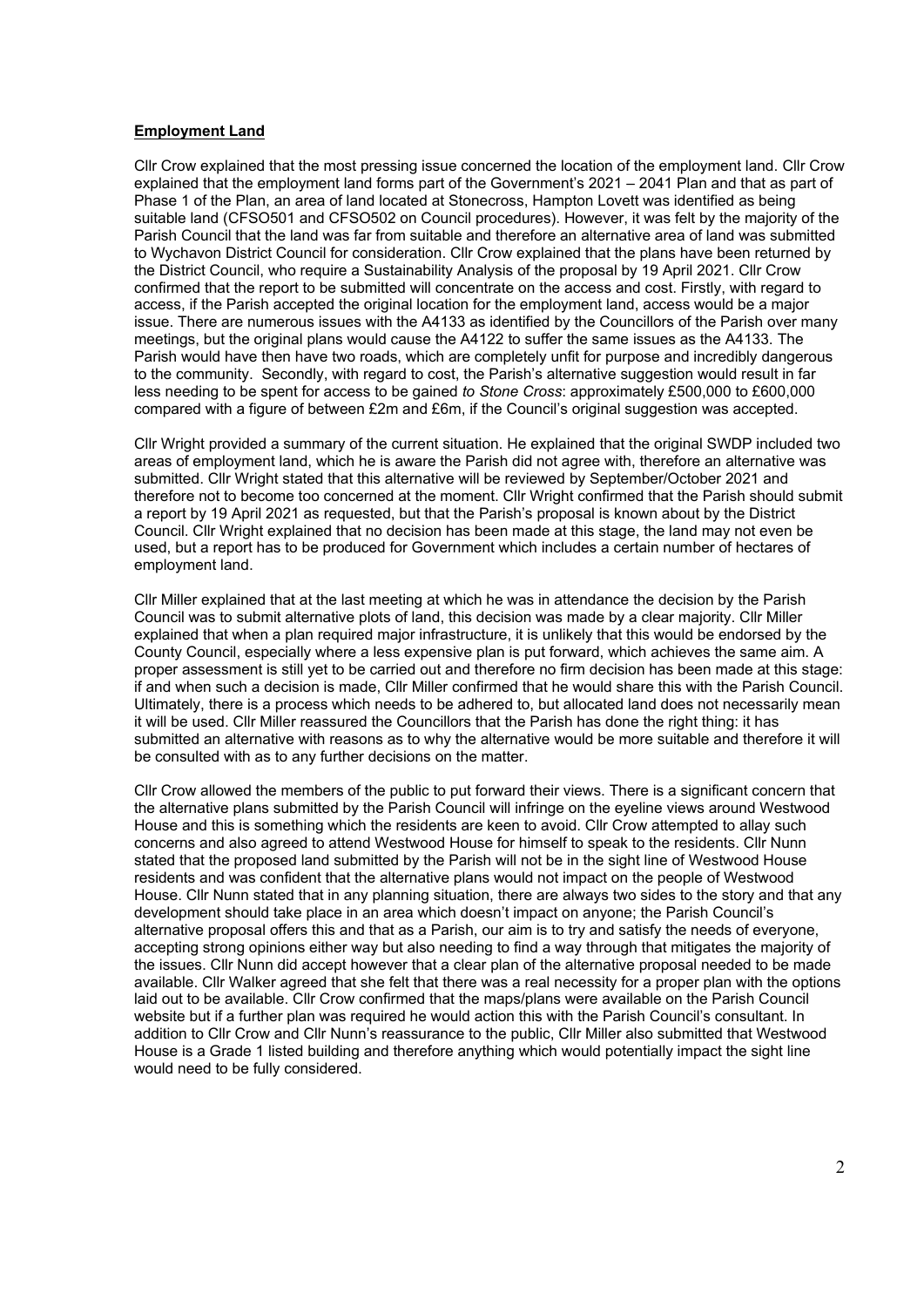In addition to the residents of Westwood House being concerned with the impact on their view, there was also some concern regarding the increase in sound and road traffic and the request for a sound impact report. Cllr Crow explained the regulations regarding level of noise and Cllr Miller suggested that Worcester Regulatory Services should be contacted by the residents and the current disturbance reported to them.

Other members of the public voiced strongly their support for the alternative plans submitted by the Parish Council, stating that logical and compelling reasons had been put forward and that ultimately, access to the sites originally proposed were not suitable. The new proposal allows for safe access points and any potential development would be easier under such a proposal. Concerns were raised however, regarding the situation where although the development might not take place, it would still show up on resident's property details if they came to sell their homes and therefore clarity and communication from the County Council was still a real priority; having a potential development hanging over property could be of great detriment to residents trying to sell and adversely affect the price at which they could sell. Cllr Miller engaged with the members of the public regarding this concern.

In summary, Cllr Crow stated that as the Chairman he has to take account of all views of the Parish. The alternative proposal was submitted and agreed by a majority of the councillors, who accepted that Stone Cross could be enlarged without spoiling the *eye line* views at Westwood House and without increasing noise levels at any new development boundary fence line*.* Cllr Crow explained that the Parish Council wanted to mitigate the problems as much as possible for everyone and that the very best is being done to not create havoc within the Parish as well as trying to limit spending and provide employment land that the Government has requested.

# **6. FINANCE**

Cllr Crow confirmed that a VAT payment of £806.00 had been received.

Payments up to 14 April 2021, as per Accounts presented by Clerk, summarised by Chair:

| <b>CHEQUE NO.</b> | <b>DESCRIPTION</b>        | £ AMOUNT |
|-------------------|---------------------------|----------|
| 100831            | Accomplish Group Training | £346.50  |
| 100832            | <b>HMRC</b>               | £124.80  |
| 100833            | <b>Village Hall</b>       | £249.00  |
| 100834            | <b>PFK Accountants</b>    | £240.00  |
| 100835            | <b>ERROR</b>              |          |
| 100836            | <b>HMRC</b>               | £125.00  |
| 100837            | Website                   | £100.00  |
| 100838            | CALC                      | £277.08  |
| 100839            | <b>Clerk Expenses</b>     | £17.82   |

# **9. ANY OTHER BUSINESS**

### **A4133**

Cllr Nunn explained that Cllr Crow on behalf of the Parish Council wrote to Barry Barnes about the hazards on the A4133 and three weeks later, is still yet to receive a response. Cllr Nunn was disappointed and felt the lack of acknowledgement was unacceptable. Cllr Miller explained that Barry Barnes was not necessarily the correct person to deal with the matter, but accepted that an acknowledgement at the very least was required. Cllr Miller to request that Barry Barnes contacts Cllr Crow and a suitable response is given.